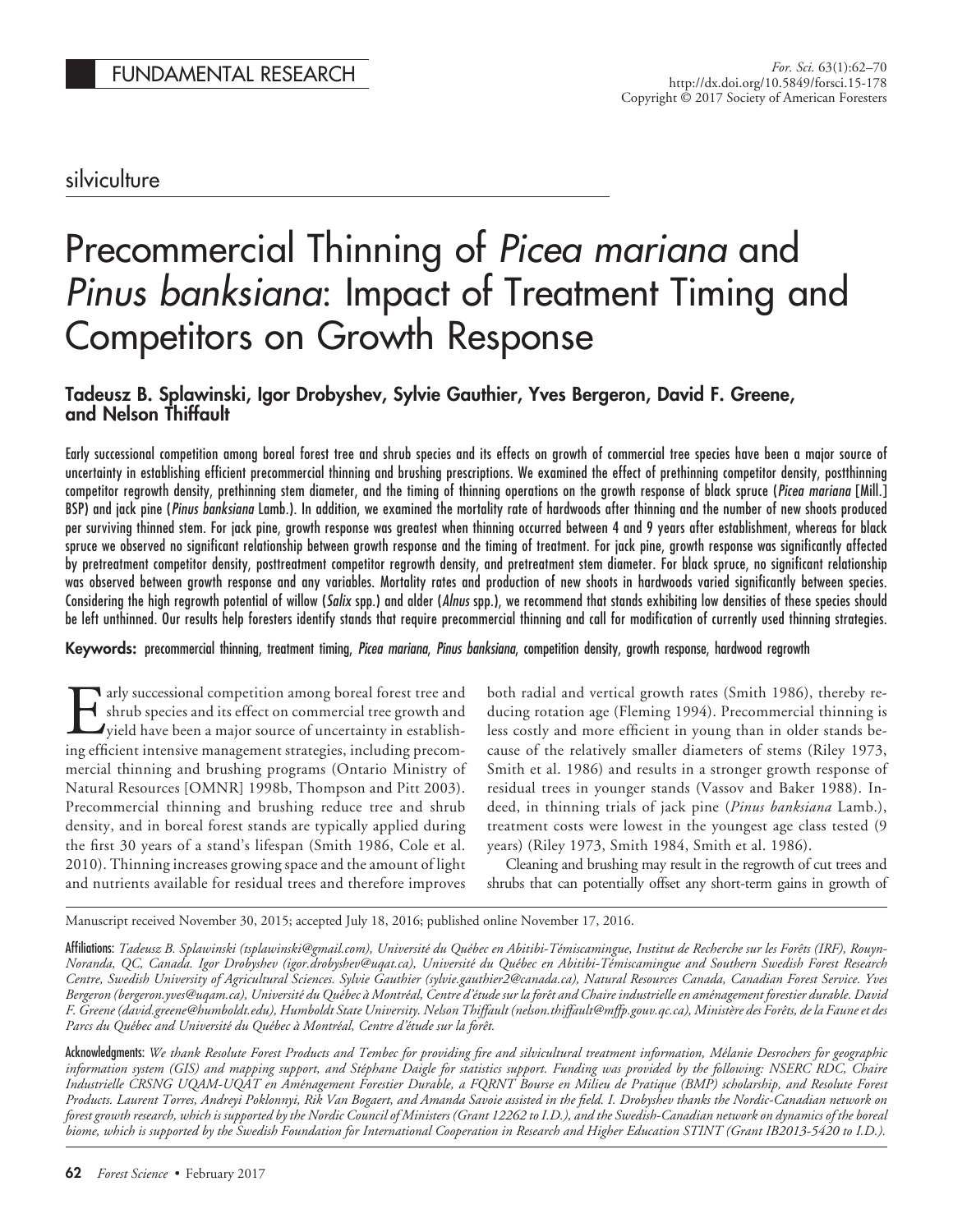residual trees by increasing competition density in the long term beyond what was observed before the treatment. These stands may then require additional thinning and cleaning treatments (Smith 1986, OMNR 1998b, Thompson and Pitt 2003). For example, willow (*Salix* spp.) and speckled alder (*Alnus rugosa* [DuRoi] Sprengel.) are able to quickly regenerate after cutting to a greater density than existed before the treatment (Richardson 1979, Habgood 1983, Haeussler and Coates 1986, Bell 1991). The positive effect of cleaning and brushing on hardwood density can be further exacerbated if these treatments occur during the dormant period (Bell 1991, Thompson and Pitt 2003). Conversely, regrowth of young paper birch (*Betula papyrifera* Marsh.) may be greater after cutting during the growing season (Bell 1991). In addition, heavy thinning can lead to overthinning, making residual trees susceptible to wind, ice, snow, temperature stress, sunscald, and photoinhibition and thereby decreasing their growth rates (Janas and Brand 1988, Krishka and Towill 1989, Bell 1991, Aussenac 2000).

A good understanding of the optimal time to employ precommercial thinning and brushing operations, growth response to removal of competition at various densities, and the regeneration potential of hardwood trees and shrubs after precommercial thinning can aid foresters in the identification of stands in need of this type of intervention. Changes in the current practices may help maximize growth response of residual trees and minimize treatment costs, e.g., by limiting subsequent interventions.

This study examined seven tree and shrub species commonly found in the boreal forest of North America. These species have been earlier shown to influence regeneration and growth of conifers (Bell 1991). Black spruce (*Picea mariana* [Mill.] BSP) and jack pine are the most common and most harvested conifers in the boreal forest. They are well adapted to fire and regenerate through the use of aerial seedbanks after this disturbance (Greene et al. 1999). Trembling aspen (*Populus tremuloides* Michx.) and paper birch are two common hardwood tree species that regenerate after disturbance by basal sprouting and, in the case of the former, through root suckering as well (Bell 1991, Greene et al. 1999, Thompson and Pitt 2003) but are not considered commercial tree species in the region studied. Pin cherry (*Prunus pensylvanica* L.), willows (*Salix* spp.), and alders (*Alnus* spp.) are common small hardwood trees and shrubs and generally reproduce by suckering and basal sprouting when cut (Brown and Hansen 1954, Fulton 1974, Haeussler and Coates 1986, Rudolph and Laidly 1990, Viereck and Johnston 1990, Wendel 1990, Thompson and Pitt 2003). Because these major competitors can all obtain substantial stature and their stems are similar (or greater) in size to the preferred conifer stems, the term "thinning" is hereafter used to denote the reduction in density of all competing species.

# **Objectives**

The objective of this study was to examine the response of both conifers (black spruce and jack pine) and competing hardwoods to early precommercial thinning in planted and naturally regenerated burned areas. We specifically aimed to evaluate (1) the effect of the timing of precommercial thinning on the growth response of black spruce and jack pine, (2) the effect of competitor density (both deciduous and coniferous) on the growth response of these two species, (3) the average number of new shoots produced per cut stem across competing hardwood species, and (4) the mortality rates of thinned hardwood species.

## **Methods Study Area**

Our study area was located in the western part of the managed continuous boreal forest of Quebec (Canada). A subpolar, subhumid continental climate dominates the western portion of the spruce-moss bioclimatic domain, with total annual precipitation between 800 and 1,000 mm and an average annual temperature of 0° C at the southern limit. The length of the growing season is approximately 5 months (Bergeron et al. 1998). The landscape is dominated by glaciolacustrine clays and sands,Cochrane tills, glacial tills, glacio-fluvial complexes, and organic surficial deposits (Bergeron et al. 1998, Blouin and Berger 2005). We examined sites affected by three forest fires occurring between 1995 and 1998 (Figure 1), situated along the boundary between the southern limit of the western spruce-moss and northern limit of the western balsam fir-white birch bioclimatic domains (Bergeron et al. 1998, Blouin and Berger 2005).

The Wedding fire was located in northwestern Quebec, 37 km north of the town of Lebel-sur-Quevillon (49°17.789' N, 76°52.446' W). Ignited accidentally on May 16, 1998, it burned 4,130 ha of forest before it was extinguished by rain on June 16. The Cuvillier fire was located in northwestern Quebec, 40 km southeast of the town of Lebel-sur-Quevillon (48°49.513' N, 76°37.224' W). Ignited accidentally on Aug. 16, 1995, it burned 47,709 ha of forest before it was extinguished by rain on Oct. 20. The Closse fire was located in northwestern Quebec, 100 km southeast of the town of Lebel-sur-Quevillon (48°41.242′ N, 75°58.793′ W). Ignited accidentally on Aug. 20, 1995, it burned 6,925 ha of forest before it was extinguished by rain on Oct. 20.

In the summers of 2011 and 2012, we sampled a total of 21 thinned and easily accessible stands within these three burned areas, established on mesic and xeric sites after wildfires that caused 100% tree mortality. All stands were salvage logged. We limited our sampling to those dominated by black spruce  $(n = 8)$ , jack pine  $(n = 8)$ 12), or a combination of both  $(n = 1)$ . All black spruce stands were planted, whereas only four jack pine stands were planted. Planting occurred within 3 years after fire, at a density of approximately 2,750 stems/ha. Thinning dates were identified using data provided by government authorities and forest companies responsible for treatment application. All stands were thinned manually using motor-manual brush saws.

In each of these stands, 10 circular  $4-m^2$  plots spaced 10 m apart along a single transect (randomly located) were sampled to calculate natural and planted (where applicable) tree density at both the stand and plot level. Plots were centered on the closest dominant black spruce or jack pine tree (depending on site). Within each plot all stems of black spruce, jack pine, aspen, birch, pin cherry, willow, and alder were counted, and the state of each tree (alive, dead, and/or thinned) was recorded. The height, dbh (measured at 1.3 m), and diameter at stump height (measured directly above the rootcollar) of the dominant tree were also recorded. Stems that were cut but regrew were measured to a radius of 2 m  $(12.56 \text{ m}^2)$  from the dominant tree; for each individual, we measured the number of cut stumps and the density of regrown stems emerging from the aboveground tissue of said stumps. Surficial deposit was identified by digging five pits (every second plot) per stand. The surficial deposit and indicator plant species were used to determine site drainage, which was grouped into two categories: xeric and mesic.

We dated trees and estimated growth rates using stem disks from five dominant trees per site, with one dominant tree sampled in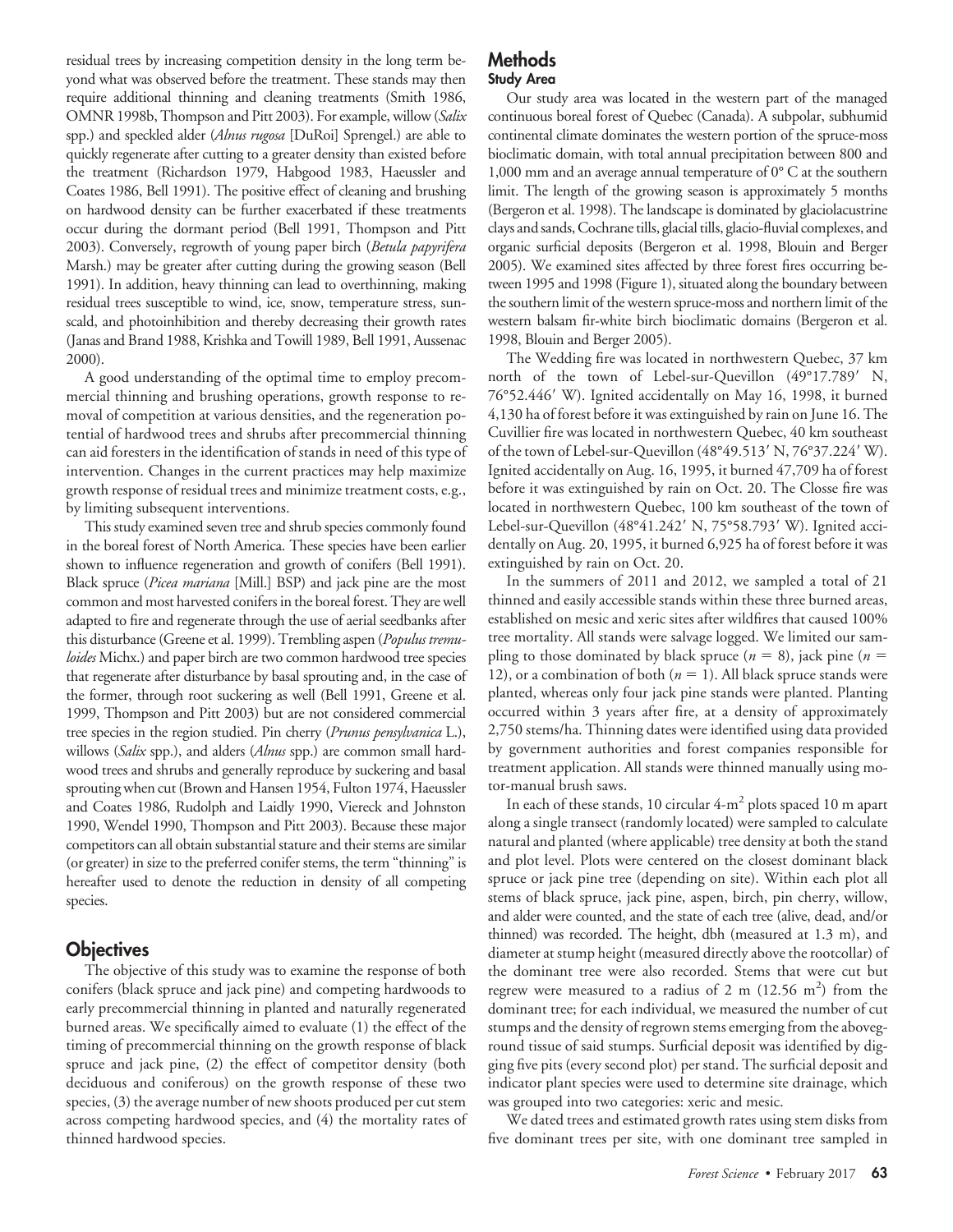

**Figure 1. Location of the 3 fires sampled in this study.**

every second 4-m<sup>2</sup> plot. Stem diameter at the end of the last dormant period preceding thinning operations was measured using a caliper. Age was determined based on the year the individual germinated. Trees displaying injuries to the terminal shoot were excluded from the analyses. Disks used in the age and growth analysis were cut just above the rootcollars. We used ring measurements to evaluate response to competition, as well as the pre- and postthinning competitor density (number of stems) around each dominant individual within a single plot. We sanded disks with up to 400-grit sandpaper and dated them under a binocular microscope.

Disks were scanned at 2,400 dpi, and tree rings were measured in CooRecorder (Larsson 2010) along three radii at 0, 120, and 240° from the north direction. If problems were encountered with the disk (branch whorls, cracks), the lines were moved by 30° in the clockwise fashion from their original position. If the problem persisted, the radii were once again moved by 30° in the opposite direction. If the problem persisted further, the process was repeated in increasing angular increments by 10°. Tree-ring data for each tree were averaged in CDendro (Larsson 2010). We obtained a tree-level estimate of growth response to thinning by averaging three radii.

#### **Statistical Analyses**

To provide a proxy of tree response to thinning we developed an index based on a ratio of the cumulative basal area increment (BAI) before and after the thinning. Because the sampled trees were young  $(<$ 17 years), they exhibited a positive relationship between their age and BAI; i.e., BAI increases with age. Therefore, a simple ratio of preand postthinning increments would underestimate growth response by assuming no age-related difference in growth rates between periods. To address the age trend (in this case an increase of BAI with time), we first defined and estimated a linear function relating age and BAI, parameterized using the prethinning period for each tree analyzed. The basal area increment was calculated as the difference in the areas of two circles representing the growth in years  $t$  and  $t + 1$ :

$$
BAI_t = BA_{t+1} - BA_t = \pi \cdot (R_{t+1}^2 - R_t^2)
$$
 (1)

where *BA* is the basal area and *R* is the radius in the respective year. Such a linear function explained, on average, 0.89 ( $\hat{R}_{\text{min}}^2 = 0.43$ ,  $R_{\text{max}}^2 = 0.99$ ) of variability in tree-specific regression equations. The  $R_{\min}^2 = 0.43$  is somewhat of an outlier; the next nearest value is 0.63, with the vast majority (89%) of all  $R^2$  values  $\geq 0.80$ . Each tree's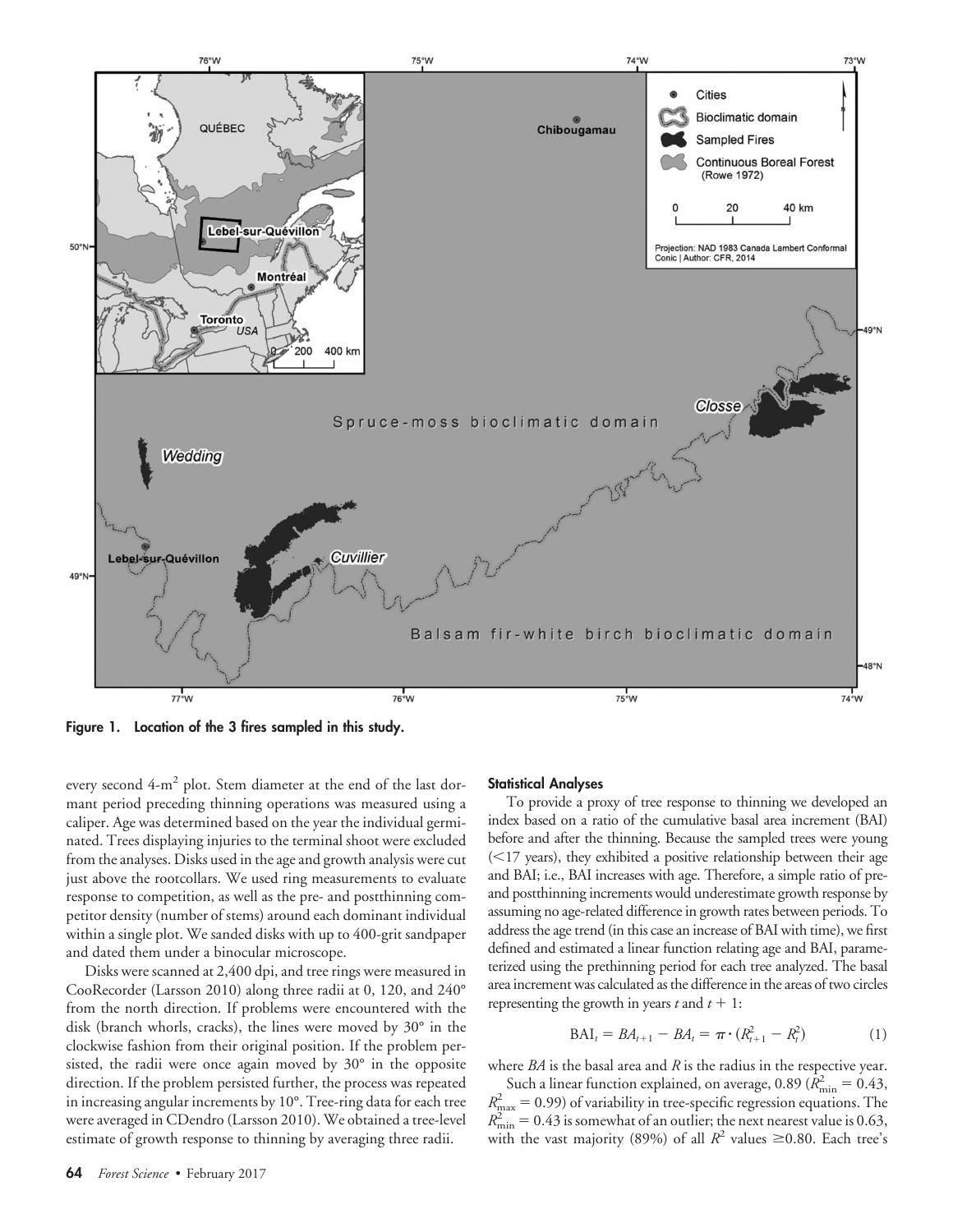**Table 1. Summary of growth response to precommercial thinning for black spruce and jack pine.**

| Species                   | SD.<br>Mean      |                  | Minimum        | Maximum          | $\boldsymbol{n}$ |  |  |  |  |
|---------------------------|------------------|------------------|----------------|------------------|------------------|--|--|--|--|
|                           |                  |                  |                |                  |                  |  |  |  |  |
| Black spruce<br>Jack pine | 240.47<br>211.36 | 123.16<br>132.94 | 95.85<br>56.15 | 570.53<br>649.50 | 45<br>64         |  |  |  |  |

growth rate was then projected for the posttreatment period using its own growth equation. The projections were extended to 2011, the most recent year for which we had the growth chronologies from all sampled trees. This protocol allowed us to project BAI as if the trees were growing at the same rate both before and after the treatment. The ratio between the observed and the projected cumulative growth (expressed as a percentage), which we refer to as "growth response" later in the text, was then used as a dependent variable in subsequent analyses. A positive growth response was defined as any growth response value greater than 100%. The period length used with that ratio varied between stands as thinning operations took place in different years over 2002–2009.

We used R package *nlme* (Pinheiro et al. 2014) to run a linear mixed effects analysis of variance (ANOVA) model with growth response of jack pine or black spruce as the dependent variable and age of thinning and site drainage category as independent factors. We then used R package *AICcmodavg*(Mazerolle 2014) to select the most parsimonious model from the initial pool of candidate models including both interactive and noninteractive effects. Because of low variability in the competitor density (due to treatment uniformity and the fact that it was an operational rather than experimental set of treatments), we could not use ANOVA to test for their specific effects on growth response for either the dominant black spruce or jack pine individuals examined. Instead, we considered the coniferous and deciduous competitors together.

To evaluate the extent to which factors other than age at treatment could affect the growth response, we then performed a multiple regression independently for both the black spruce and jack pine data sets. Growth response was the dependent variable, and total competitor density (i.e., total number of competing stems) removed by thinning, total regrowth density (i.e., total number of regrown stems), age at thinning, and stem diameter at the end of the last dormant period preceding thinning operations were considered independent variables.

The model that accounted for the most variance and the greatest number of significant independent variables was then selected.

To examine the mean number of new shoots produced by hardwoods based on the number of cut stems (per individual) after thinning, we used a mixed-effects ANOVA with factors *species* (fixed) and *site* (random); a post hoc Tukey's honest significant difference (HSD) test was used to determine where the differences occurred. The response variable was the ratio of new shoots produced after cutting to the number of stems before cutting. Variables were log-transformed to comply with assumptions of normality and homoscedasticity.

To compare the mortality rates among hardwood species after thinning, we used a  $\chi^2$  test. An  $\alpha$  value of 0.05 was used for all statistical analyses.

## **Results**

#### **Black Spruce and Jack Pine Growth Response after Thinning**

Thinning resulted in a positive growth response in the majority of sampled trees (95.56% for black spruce and 75% for jack pine). Details on the distribution of growth response data by species can be found in Table 1.

#### **Growth Response versus Timing of Thinning Operations**

No significant relationship was identified between the growth response (%) and age at thinning (years since establishment) for black spruce (Figure 2A); however, individuals thinned at 6 years of age showed the lowest growth response. Although also not significant, site drainage was a better predictor of growth than age at thinning. For jack pine, individuals thinned between 4 and 9 years after establishment had a significantly greater growth response than those thinned 10+ years after establishment (Figure 2B). Detailed results of the analyses can be found in Table 2.

#### **Growth Response versus Stem Diameter, Competitor Density Removed, Competitor Regrowth Density, and Timing of Thinning**

For black spruce, multiple regressions showed no significant relationship between growth response and competitor density removed, competitor regrowth density, treatment age, or stem diameter at the end of the last dormant period preceding thinning operations although this last variable was close to being significant  $(R^2 = 0.08, P = 0.0684)$  (Table 3). For jack pine, significant effects



**Figure 2. Boxplot of growth response as a function of thinning age for black spruce (A) and jack pine (B). Sample size for individual age classes (from youngest to oldest) were as follows: for black spruce, 4, 8, 14, 10, 4, 5; for jack pine, 1, 6, 15, 16, 6, 5, 5, 2, 6, 2.**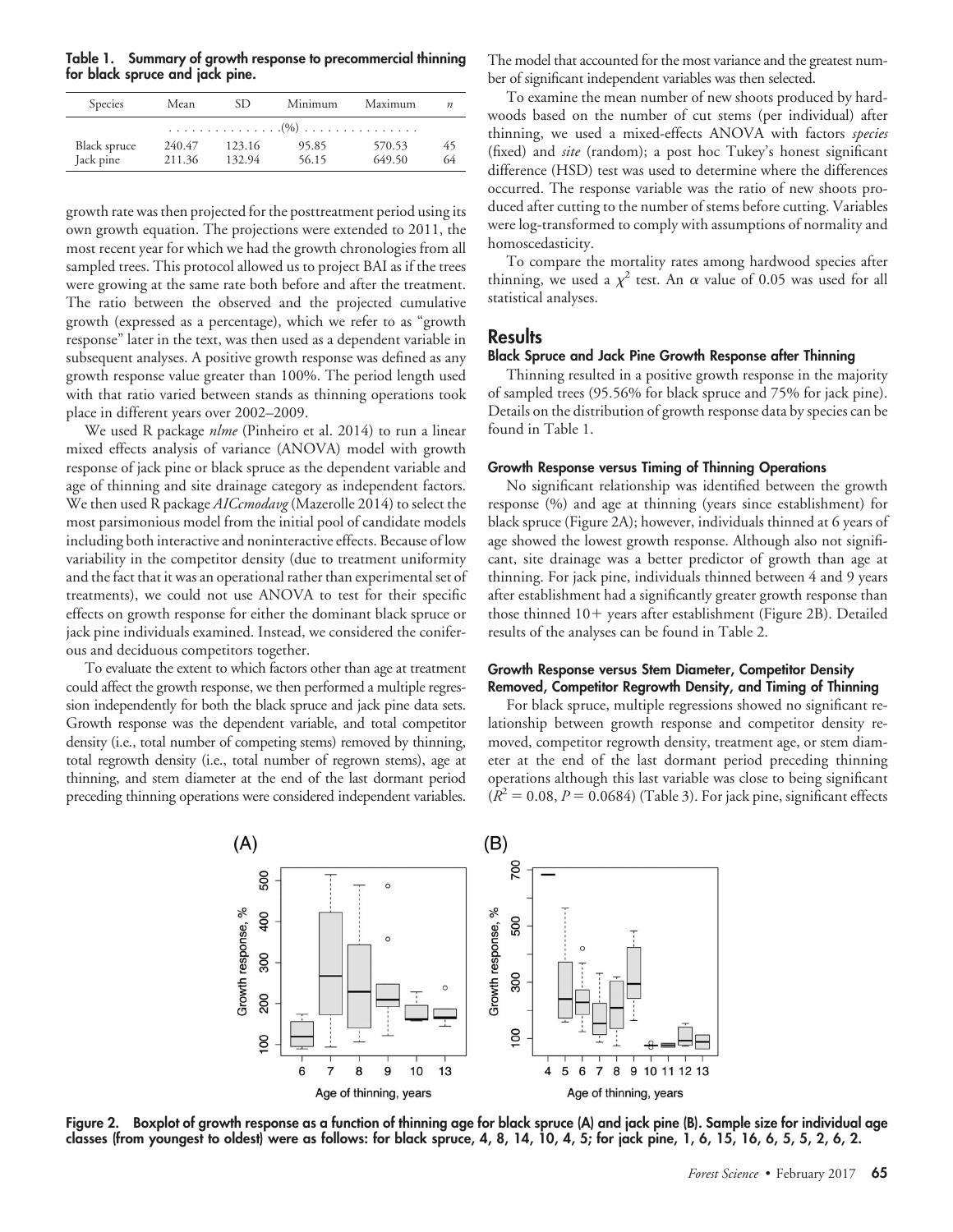|  | Table 2. Best mixed-effects ANOVA models for release (growth response) of black spruce and jack pine after precommercial thinning. |  |  |  |  |  |  |  |  |
|--|------------------------------------------------------------------------------------------------------------------------------------|--|--|--|--|--|--|--|--|
|--|------------------------------------------------------------------------------------------------------------------------------------|--|--|--|--|--|--|--|--|

| Species      | Model        | Coefficient | SЕ    | dt | t-value | <i>P</i> value | Correlation |
|--------------|--------------|-------------|-------|----|---------|----------------|-------------|
| Black spruce | Drainage     | 39.52       | 57.31 |    | 0.69    | 0.51           | $-0.67$     |
|              | Intercept    | 210.86      | 38.21 |    | 5.52    | 0.00           |             |
| Jack pine    | Thinning age | $-24.57$    | 10.30 | 37 | $-2.39$ | $0.02*$        | $-0.95$     |
|              | Intercept    | 398.60      | 84.30 | 27 | 4.73    | 0.00           |             |

Only the best predictive model is presented for each species.

\* Significant at  $p < 0.05$ .

were observed for all independent variables except treatment age  $(R^2 = 0.36, P \le 0.0001)$  (Table 3); stem diameter at the time of thinning exhibited the highest significance, followed by competitor density removed and competitor regrowth density.

To determine whether prethinning stem diameter was related to treatment age, we then performed multiple regressions examining the effect of treatment age and competition density removed on stem diameter of dominant trees. For black spruce, stem diameter was significantly affected by treatment age but not by competitor density  $(R^2 = 0.30, P = 0.0005)$ ; for jack pine, stem diameter was significantly affected by both independent variables, with treatment age exhibiting the highest significance, followed by competitor density removed  $(R^2 = 0.52, P < 0.0001)$  (Table 4).

## **Mortality Frequency and Mean Number of New Shoots Per Thinned Stem by Hardwood Species**

The abundance of hardwood species varied across the study sites, with aspen and pin cherry being the most frequently observed, followed by willow spp., paper birch, and alder spp. (Table 5).

We observed that the mortality of competitors after thinning varied significantly among species. Figure 3 illustrates the results of the  $\chi^2$  test. Trembling aspen exhibited the highest mortality (40%) among the five hardwoods, followed by pin cherry (35%) and paper birch (29%), with willow spp. (3%) and alder spp. (2%) exhibiting the lowest mortality rate.

Mixed-model ANOVA indicated that the after/before ratio of shoots produced by cutting varied significantly among hardwood species  $(P < 0.0001)$  (Figure 4). Alder spp. produced significantly more shoots per stump than willow spp., paper birch, pin cherry, and trembling aspen (Tukey's HSD) (Table 6).

## **Discussion**

#### **Black Spruce and Jack Pine Growth Response after Thinning**

Thinning resulted in an overall positive growth response in both black spruce and jack pine. By increasing growing space, light, and nutrient availability for residual trees, thinning increases radial growth rates (Smith 1986, Vassov and Baker 1988, OMNR 1998a, 1998b). However, some residual trees experienced a decline in

**Table 3. Multiple regression results for black spruce and jack pine growth responses to precommercial thinning.**

| Species      | Model              | Coefficient | t-value | $P$ -value  |
|--------------|--------------------|-------------|---------|-------------|
| Black spruce | Stem diameter      | $-27.59$    | $-1.87$ | 0.0684      |
|              | Intercept          | 333.86      | 6.29    | $< 0.0001*$ |
| Jack pine    | Stem diameter      | $-26.94$    | $-3.19$ | $0.0022*$   |
|              | Competitor density | 2.70        | 2.16    | $0.0344*$   |
|              | Regrowth density   | $-6.54$     | $-2.08$ | $0.0422*$   |
|              | Treatment age      | $-6.26$     | $-0.75$ | 0.4585      |
|              | Intercept          | 366.98      | 6.95    | $< 0.0001*$ |

Only the best predictive model is presented for each species.

\* Significant at  $p < 0.05$ .

growth rates after thinning (4.4% of sampled black spruce and 25% of sampled jack pine trees). This may be due to overthinning (excessive spacing), which could leave residual trees susceptible to wind, ice, snow, temperature stress, sunscald, and photoinhibition (Janas and Brand 1988, Krishka and Towill 1989, Bell 1991, Aussenac 2000), damage to the trees as a direct result of the thinning operation itself (Vassov and Baker 1988), or crown closure of planted stands beginning at or around the time of thinning. We believe that crown closure occurred or was close to occurring in two of the sampled jack pine stands (sites 18 and 20 in the annex) at the time of thinning application; all sampled trees within these stands exhibited a negative growth response after thinning (representing 10 trees of the 16 jack pine trees exhibiting a negative growth response). These two sites were thinned relatively late (11–12 years after fire), had the highest stem diameters at the time of thinning when compared to all other sampled jack pine stands, and exhibited high lateral branch mortality at the time of sampling.

## **Timing of Precommercial Thinning Operations**

Our results indicate that for jack pine, a significantly greater growth response was observed in individuals that were thinned between 4 and 9 years after disturbance (stands were thinned between 6 and 13 years after fire [see Table A1 in the Appendix]; this should not be confused with the age at which individual trees were thinned within their respective stands, which was based on germination year and not the year of fire occurrence). Because of increasing competition for nutrients, space, and light, precommercial thinning operations in jack pine stands generally coincide with the onset of the self-thinning phase, between 6 to 12 years after stand establishment (Vassov and Baker 1988). It is also cheaper to thin stands at a younger age because less time and energy are required because trees exhibit relatively smaller diameters (Riley 1973, Smith et al. 1986). Thinning stands early also leaves residual trees less vulnerable to stress and may improve stand stability (Aussenac 2000), making them less susceptible to overthinning. Our results are in line with these observations. Vassov and Baker (1988) found that 10 year-old jack pine stands typically exhibit a greater response to thinning than older age stands; in addition, the 9-year age class was identified as the most

**Table 4. Multiple regression results for black spruce and jack pine stem diameter preceding precommercial thinning.**

| Species      | Model              | Coefficient | t-value | $P$ value   |
|--------------|--------------------|-------------|---------|-------------|
| Black spruce | Treatment age      | 0.35        | 4.30    | $< 0.0001*$ |
|              | Intercept          | 0.35        | 0.48    | 0.6355      |
| Jack pine    | Treatment age      | 0.67        | 7.25    | $< 0.0001*$ |
|              | Competitor density | $-0.05$     | $-3.87$ | $0.0003*$   |
|              | Intercept          | $-0.26$     | $-0.33$ | 0.7410      |

Only the best predictive model is presented for each species.

\* Significant at  $p < 0.05$ .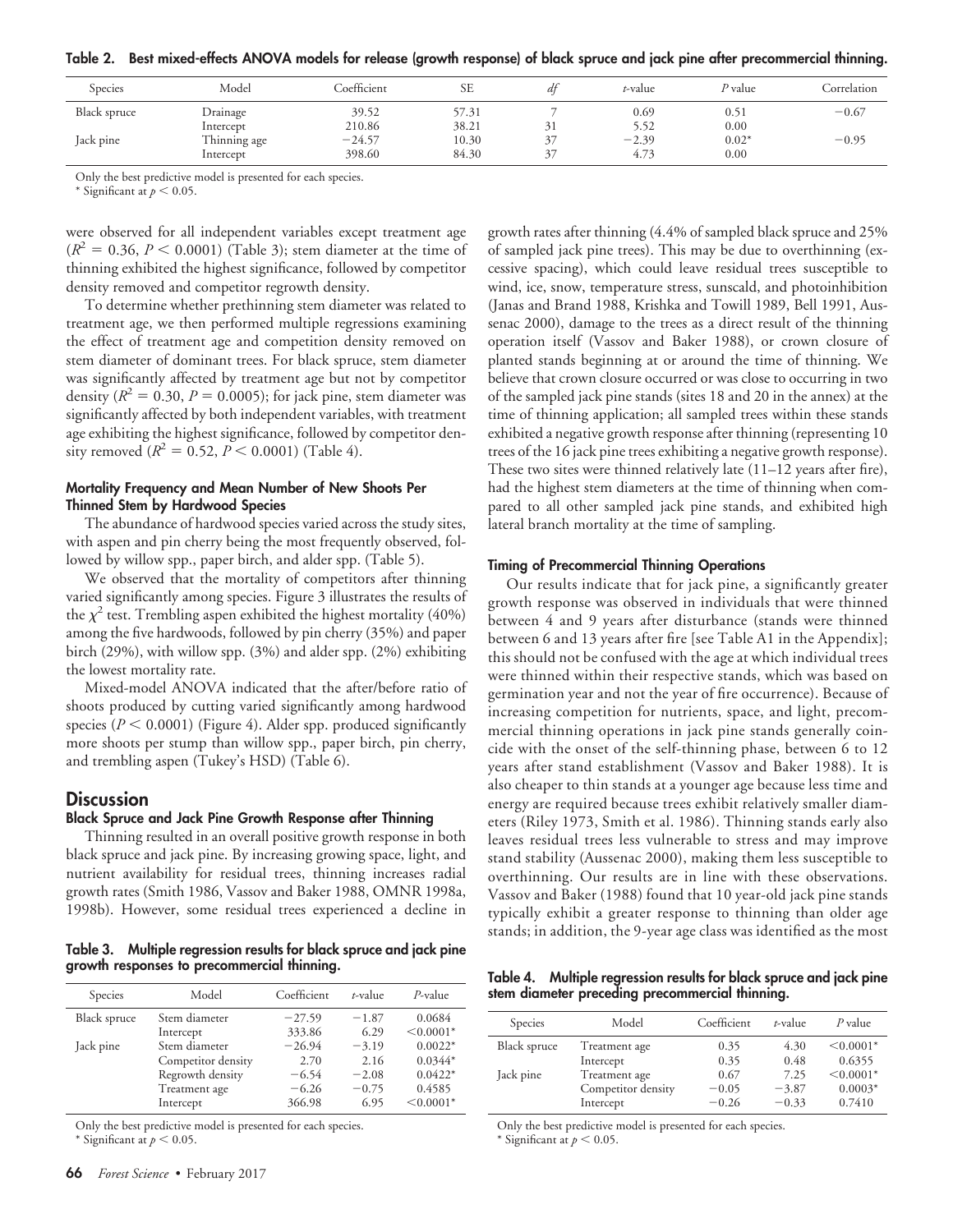**Table 5. Presence of hardwood species out of total sites sampled (***n* **21) and sample size (number of saplings) by species for both the mortality and regrowth study after precommercial thinning.**

| Species         | Sites present | <i>n</i> for mortality | <i>n</i> for stem regrowth |
|-----------------|---------------|------------------------|----------------------------|
| Trembling aspen | 16            | 497                    | 526                        |
| Pin cherry      | 16            | 222                    | 204                        |
| Paper birch     |               | 75                     | 88                         |
| Willow spp.     | 13            | 143                    | 193                        |
| Alder spp.      |               | 53                     | 87                         |

economical one to thin (Riley 1973). Smith (1984), however, suggests that jack pine stands be thinned between 10 and 15 years after establishment. It is important to mention that the studies conducted by both Riley (1973) and Smith (1984) examined 9-, 22-, and 33-year-old age classes, whereas our youngest jack pine individual examined was thinned 4 years after fire.

No significant difference among thinning years was observed for black spruce, although trees thinned at 6 years of age showed the lowest growth response. This may be due in part to black spruce's slow growth rate and its greater shade tolerance than jack pine (Sims et al. 1990, Viereck and Johnston 1990); at the time of thinning, the canopy would have not yet closed, so intense competition would have not yet begun, thereby minimizing growth response.

We suggest that thinning operations in jack pine stands not be used beyond 9 years after fire, as is currently often the case. Indeed in our study area, we observed black spruce and jack pine stands being thinned up to 16 years after fire. Based on our results, we are hesitant to provide a thinning schedule for black spruce, but given its slow growth rate and the fact that it appeared to exhibit the strongest growth response 7 and 8 years after establishment (Figure 2), we suggest that thinning in black spruce stands should occur no earlier than 7 years after fire.

#### **Growth Response versus Stem Diameter, Competitor Density Removed, Competitor Regrowth Density, and Timing of Thinning**

The growth response of jack pine after thinning operations was significantly affected by pretreatment stem diameter (i.e., smaller diameters resulted in a greater response) and the density of competitors removed by thinning operations, as well as posttreatment competitor regrowth density. This supports Vassov and Baker's (1988)



**Figure 4. Adjusted mean number of new shoots per cut stem by species after precommercial thinning. ANOVA** *P* **< 0.0001. Error bars represent SD, and letters illustrate significant differences in new shoot production between species.**

suggestion that smaller trees (diameter) may exhibit higher postthinning relative growth rates.

This analysis suggested that treatment age did not significantly affect growth response, contrary to what was concluded from the mixed-model ANOVA approach (Figure 2); instead, pretreatment stem diameter exhibited the highest significance (Table 3). We hypothesized, however, that pretreatment stem diameter would be dependent on both treatment age and competitor density removed, so an additional multiple regression analysis was performed. The results supported this hypothesis (Table 4). So, although treatment age did not appear to significantly affect growth response when we considered other variables, it is directly linked to the most highly significant variable.

Jack pine is highly shade intolerant (Reich et al. 1998). In addition, hardwood species such as cherry, willow, and alder compete heavily with jack pine and black spruce for light, nutrients, and especially water (Bell 1991). It is therefore not surprising that the greater the competition density removed, the greater the growth response. Indeed, Bell (1991) suggests that all overhead competition should be removed within 1 year after planting of jack pine.

With respect to competitor regrowth, the surviving root system of hardwood vegetation that regrows after thinning continues to use resources such as nutrients and water, and regrown stems may once





Figure 3. Percent stem mortality by species ( $P > \chi^2 < 0.0001$ ) after precommercial thinning. Letters illustrate significant differences in **mortality between species.**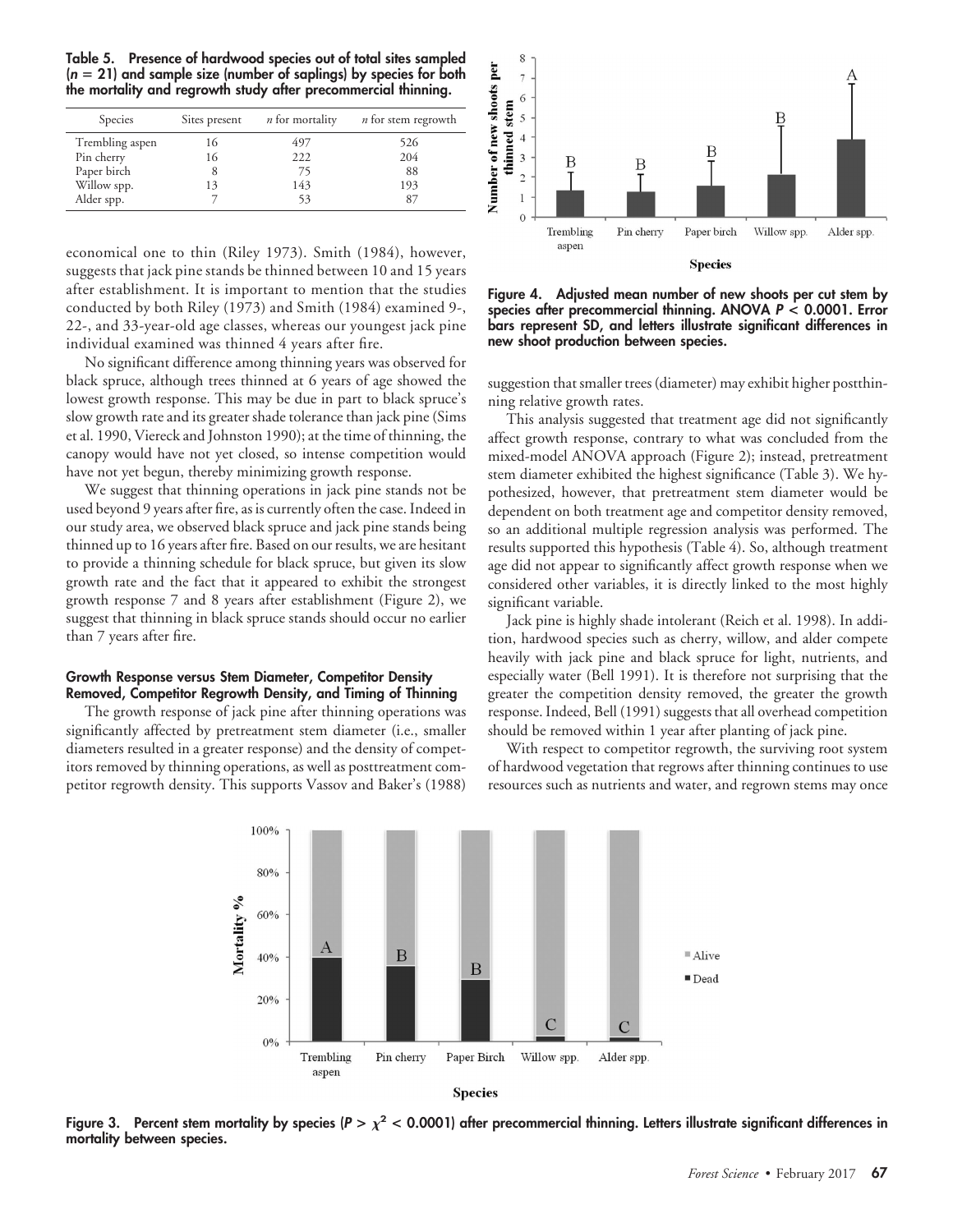**Table 6. Adjusted and observed mean shoot production, upper and lower 95% confidence limits, and minimum and maximum value per cut stem by species after precommercial thinning.**

|                 |      | Adjusted Observed | 95%  | confidence<br>limit |                             |    |
|-----------------|------|-------------------|------|---------------------|-----------------------------|----|
| Species         | mean | mean              |      |                     | Upper Lower Minimum Maximum |    |
| Trembling aspen | 1.20 | 1.32              | 1.41 | 1.24                | 0.33                        | 10 |
| Paper birch     | 1.23 | 1.55              | 1.82 | 1.27                | 0.25                        |    |
| Pin cherry      | 1.15 | 1.27              | 1.39 | 1.15                | 0.33                        | 8  |
| Willow spp.     | 1.52 | 2.17              | 2.51 | 1.82                | 0.20                        | 20 |
| Alder spp.      | 2.82 | 3.91              | 4.49 | 3.32                | 0.33                        | 19 |

again begin competing for light with residual trees if their growth rates are rapid. Indeed, trembling aspen root suckers and paper birch sprouts exhibit rapid growth after cutting, with the former growing up to 2 m in its first year due to the availability of resources in parent roots (Frey et al. 2003). In addition, if competing jack pine stems are cut above the first living branch whorl, there is a significant chance of regrowth (Splawinski et al. 2014).

There was no significant relationship between black spruce growth response after thinning and competitor density removed, competitor regrowth density, treatment age, or pretreatment stem diameter; however, stem diameter was close to significant (*P* 0.0684). All sampled stands were dominated by black spruce before the fire, and because of poor conifer recruitment, were planted after salvage operations. We believe that the resulting low variation in competition density and composition (almost all hardwood) in the stands, as well as the slow growth rate and greater shade tolerance of black spruce (Reich et al. 1998), explains this lack of relationship.

## **Hardwood Mortality and Regrowth**

Both willow and alder species can reproduce quickly and vigorously after cutting (Bell et al. 2011). For example, although highly variable, individual stems of willow spp. that have been cut can produce up to 50-60 new sprouts (Haeussler and Coates 1986). Unless treated chemically, alder is not removed by cutting; indeed, stem density may increase by approximately 63% depending on cutting season (Stoeckeler and Heinselman 1950).

Observed mortality rates varied significantly by species (here mortality refers to the death of the stem and does not take into account the production of root suckers). Of the species that exhibited the highest mortality rates after precommercial thinning (trembling aspen, paper birch, and pin cherry), those that regrew displayed the lowest shoot production per cut stem. Conversely, those that exhibited the lowest mortality rates (willow spp., 2%; alder spp., 3%) displayed the highest shoot production per cut stem (a maximum of 20 for willow spp. and 19 for alder spp.). If the density of these species is relatively low (especially willow and alder), it may be beneficial to avoid thinning. For example, the presence of alder may enhance conifer reproduction and growth, especially in black spruce, by increasing available nitrogen and preventing grass growth (Stoeckeler and Heinselman 1950, Bell 1991), which has been identified as detrimental to early conifer establishment and growth (Bell et al. 2000). The presence of birch and aspen may also improve nutrient cycling (Haeussler and Coates 1986, Bell 1991). This may improve growth rates and survival as well as provide some protection, especially in the case of black spruce (Bell 1991). For example, Légaré et al. (2004) observed that black spruce dbh was enhanced when aspen occupied between 0 and 41% of total stand basal area.

## **Study Limitations and Future Research**

In addition to the relative lack of variation in competition density in the sampled black spruce stands, we identify three factors that may explain some of the variability that was not accounted for by our statistical models. First, we did not examine root suckering after precommercial thinning; however, this is a common reproduction strategy in trembling aspen (Frey et al. 2003), pin cherry (Fulton 1974), and speckled alder (Brown and Hansen 1954). We observed, to varying degrees, this type of regeneration in almost all thinned stands where these species were present; in some cases the density (post- versus pretreatment) increased at the stand level. Second, residual tree spacing after precommercial thinning was not measured; however, it is known to affect growth response (Smith 1984). Third, we did not examine the effect of ericaceous species presence on conifer growth. Numerous studies indicate that ericaceous shrubs can negatively affect conifer regeneration and growth (Mallik 2003). This may include allelopathy, soil nutrient deficiency, and imbalance due to phenolic compounds, direct competition, soil acidification, poor ectomycorrhization, changes in conifer mycorrhizae activities, site degradation, and water use (Inderjit and Mallik 1996a, 1996b, 2002, Mallik 2003). Given that cutting aboveground parts of these species stimulates the emergence of new shoots (e.g., Mallik 1993), precommercial thinning has the potential to increase their density and inhibition effects on conifer growth.

A drawback of our approach is that we examined an operational rather than an experimental set of treatments; therefore, we were not able to use control (untreated) plots to compare treatments. However, the use of treewise analyses of changes in growth dynamics helped avoid the effect of differences in site conditions between treated and eventual control sites.

Future research should focus on examining the effects of the pretreatment density of individual hardwood species on the growth response of black spruce and jack pine after precommercial thinning to identify their relative competiveness, and if and at what limit hardwood retention would be beneficial. To date, hardwood retention in Quebec has focused primarily on benefits for fauna and biodiversity (Legris and Couture 1999, Cimon and Labbé 2006) and not on maximizing crop-tree growth. High competitor density has a negative effect on the growth of black spruce and especially the shade-intolerant jack pine (Bell et al. 2000). However, companion species may improve nutrient cycling (e.g., nitrogen fixation), which can result in an overall positive effect of their presence in natural stands and commercial plantations if their densities are below threshold levels for competition impacts to become important. For example, in the absence of thinning, jack pine had a greater average dbh and volume when mixed with paper birch than pure jack pine and mixed aspen stands (Longpré et al. 1994). Similarly, a positive effect of aspen presence on black spruce dbh and height growth has been reported (Bell 1991, Légaré et al. 2004). We know of only one study, that of Bell et al. (2000), which examined the relative competiveness of woody and herbaceous species on growth of planted seedlings of black spruce and jack pine; however; it focused on the first 4 years after planting and not beyond.

This study focused on stands subjected to precommercial thinning only as a means for controlling density. Future research should aim to develop comprehensive intensive stand management regimes by examining the combined use of silvicultural approaches. This includes the above-mentioned hardwood retention strategy, chemical treatment (Bell 1991), timing of thinning (Riley 1973, Vassov and Baker 1988), thinning intensity (spacing) (Smith 1984, Vassov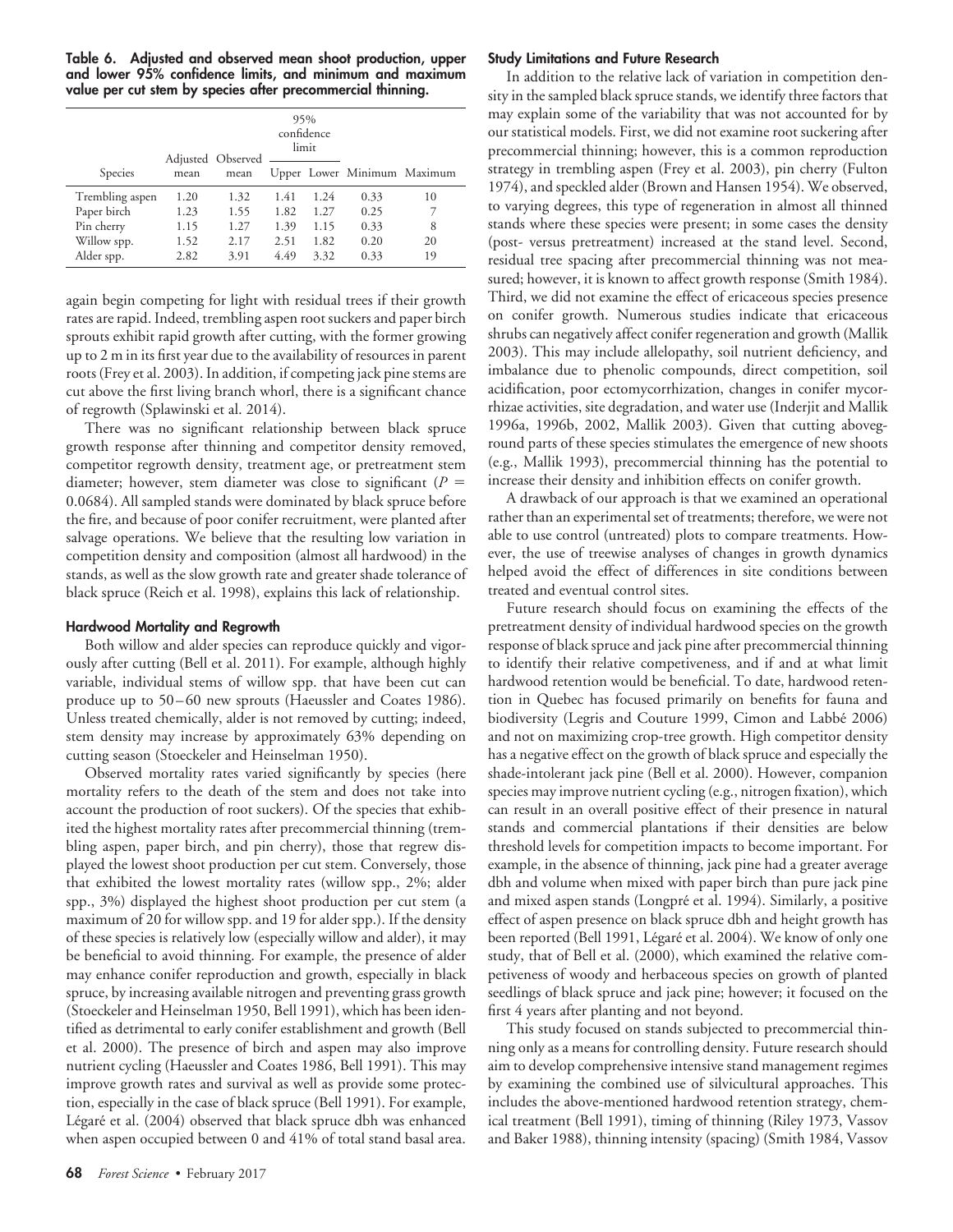| Site<br>no. | Species   | Drainage | Fire | Yr since fire<br>(thinning)<br>timing) | Yr since<br>thinning | DSH<br>before<br>thinning<br>(cm) | <b>SD</b> | Mean<br>height<br>(cm) | Height:<br>$minimum-$<br>maximum<br>(cm) | Mean<br>growth<br>response<br>(0/0) | <b>SD</b> | Mean<br>competitor<br>density<br>(stems/ha) | <b>SD</b> | Mean<br>competitor<br>regrowth<br>density<br>(stems/ha) | <b>SD</b> | Hardwood<br>species<br>present |
|-------------|-----------|----------|------|----------------------------------------|----------------------|-----------------------------------|-----------|------------------------|------------------------------------------|-------------------------------------|-----------|---------------------------------------------|-----------|---------------------------------------------------------|-----------|--------------------------------|
| -1          | <b>BS</b> | M        | Cl   | 7                                      | 9                    | 2.82                              | 0.34      | 502                    | $425 - 630$                              | 121.18                              | 34.66     | 1,500                                       | 2,236     | 500                                                     | 1,118     | C, W                           |
| 2           | <b>BS</b> | M        | Cu   | 9                                      | 7                    | 3.84                              | 0.96      | 548                    | $491 - 625$                              | 196.01                              | 56.46     | 26,000                                      | 27,928    | 22,000                                                  | 22,804    | A, C, W                        |
| 3           | <b>BS</b> | M        | Cu   | 13                                     | 2                    | 4.80                              | 1.91      | 432                    | $202 - 598$                              | 228.91                              | 52.86     | 32,000                                      | 19,316    | 22,500                                                  | 19,764    | A, B, C, W                     |
| 4           | <b>BS</b> | M        | We   | 7                                      | 5                    | 3.24                              | 0.32      | 407                    | 369-458                                  | 378.56                              | 80.99     | 5,000                                       | 1,768     | 4,500                                                   | 2,092     | A, B, C, W                     |
| 5           | <b>BS</b> | M        | We   | 7                                      | 5                    | 3.46                              | 0.93      | 360                    | $222 - 515$                              | 194.95                              | 80.70     | 3,000                                       | 2,739     | 3,000                                                   | 2,739     | B, C, W                        |
| 6           | <b>BS</b> | X        | Cl   | 8                                      | 8                    | 2.64                              | 0.63      | 520                    | 471-557                                  | 397.84                              | 157.6     | 20,000                                      | 17,589    | 18,000                                                  | 15,350    | A, B, C, W                     |
| 7a          | <b>BS</b> | Х        | Cl   | 8                                      | 8                    | 3.00                              | 1.26      | 529                    | $377 - 652$                              | 160.85                              | 69.63     | 15,000                                      | 5,863     | 10,000                                                  | 8,478     | A, C                           |
| 8           | <b>BS</b> | X        | Cu   | 9                                      | 6                    | 4.26                              | 1.43      | 515                    | 344-650                                  | 189.39                              | 43.13     | 8,500                                       | 4,873     | 7,000                                                   | 4,472     | A, C                           |
| 9           | <b>BS</b> | X        | Cu   | 8                                      | 8                    | 2.40                              | 0.74      | 424                    | 355-514                                  | 296.55                              | 148.8     | 25,500                                      | 16,808    | 12,000                                                  | 2,739     | A, C, W                        |
| 10          | IP        | M        | Cl   | 8                                      | 8                    | 3.44                              | 0.98      | 516                    | 448-619                                  | 120.45                              | 70.86     | 12,000                                      | 8,551     | 4,000                                                   | 2,850     | A, W                           |
| 11          | IP        | M        | Cu   | 9                                      | 6                    | 2.40                              | 0.82      | 397                    | 235-507                                  | 243.64                              | 83.97     | 67,500                                      | 66,685    | 23,000                                                  | 19,072    | C, W                           |
| 12          | IP        | M        | Cu   | 13                                     | 3                    | 4.08                              | 1.06      | 399                    | 257-473                                  | 200.08                              | 108.5     | 44,500                                      | 27,295    | 9,500                                                   | 6,471     | A, B, C, Al                    |
| 13          | IΡ        | M        | We   | $\overline{7}$                         | 5                    | 3.94                              | 0.89      | 508                    | 458-552                                  | 280.35                              | 110.7     | 4,500                                       | 5,123     | 3,500                                                   | 4,873     | Al                             |
| 14          | IP        | M        | We   | 7                                      |                      | 3.96                              | 0.77      | 557                    | $503 - 620$                              | 199.65                              | 36.46     | 18,000                                      | 6,225     | 7,000                                                   | 5,701     | A, C, W, Al                    |
| 15          | JΡ        | M        | We   | 7                                      | 5                    | 4.14                              | 1.20      | 462                    | 370-590                                  | 238.25                              | 66.42     | 6,000                                       | 4,183     | 2,000                                                   | 3,260     | А                              |
| 16          | IP        | X        | Cl   | 6                                      | 9                    | 1.96                              | 0.48      | 614                    | 492-664                                  | 436.04                              | 152.90    | 24,500                                      | 10,216    | 16,500                                                  | 8,404     | A, B, C, W                     |
| 17          | IP        | X        | Cl   | 6                                      | 10                   | 2.46                              | 0.22      | 671                    | $602 - 725$                              | 192.51                              | 37.98     | 98,500                                      | 47,355    | 35,000                                                  | 25,981    | A, W                           |
| 7b          | IP        | X        | Cl   | 8                                      | 8                    | 5.25                              | 0.19      | 783                    | 720-836                                  | 193.67                              | 108       | 22,500                                      | 14,860    | 7,500                                                   | 6,770     | A, C                           |
| 18          | IP        | X        | Cu   | 12                                     | 3                    | 9.52                              | 0.70      | 736                    | 680-780                                  | 63.57                               | 6.56      | 2,000                                       | 4,472     | 2,000                                                   | 4,472     | W                              |
| 19          | IP        | X        | Cu   | 8                                      | 7                    | 2.18                              | 1.10      | 345                    | 186-470                                  | 136.74                              | 52.16     | 53,000                                      | 34,884    | 26,500                                                  | 37,022    |                                |
| 20          | IP        | Х        | Cu   | 11                                     | 5                    | 8.50                              | 1.21      | 766                    | 700-890                                  | 65.22                               | 6.17      | 28,500                                      | 7,202     | 7,500                                                   | 5,863     | A, B, C                        |
| 21          | IP        | X        | Cu   | 9                                      | 7                    | 3.56                              | 0.89      | 634                    | 541-690                                  | 373.93                              | 153.30    | 116,000                                     | 52,933    | 24,000                                                  | 16,826    | A, B, C, Al                    |

and Baker 1988), thinning height (Splawinski et al. 2014), pretreatment stand density (OMNR 1998b), disease and insect susceptibility (Vassov and Baker 1988), the possibility of multiple thinning treatments (Smith 1986, OMNR 1998b), and economic factors such as desired end-products (OMNR 1998b), current and future market value of products, and operational costs (OMNR 1998a).

## **Conclusion**

Results of this study indicate the following: the timing of precommercial thinning has a significant effect on the growth response of jack pine and should be employed between 4 and 9 years after fire; jack pine growth response after thinning is significantly affected by pretreatment competitor density, posttreatment competitor regrowth density, and pretreatment stem diameter; and mortality rates and new shoot production vary significantly by hardwood species. Because of the high and dense regrowth potential of willow and alder, we recommend that stands exhibiting low densities of these species be left unthinned.

# **Appendix**

Site details including dominant species (BS, black spruce; JP, jack pine), drainage (M, mesic; X, xeric), site location within a specific fire (Cl, Closse; Cu, Cuvillier; We, Wedding), years since fire, years since thinning, mean diameter at stump height (DSH) before thinning with SD, mean height, minimum and maximum height, mean growth response (%) after thinning with SD, mean competitor density before thinning with SD, mean competitor regrowth density after thinning with SD, and hardwood species present (A, aspen; B, birch; C, cherry; W, willow spp.; Al, alder spp.) are shown in Table A1.

# **Literature Cited**

- AUSSENAC, G. 2000. Interactions between forest stands and microclimate: Ecophysiological aspects and consequences for silviculture. *Ann. For. Sci.* 57:287–301.
- BELL, F.W. 1991. *Critical silvics of conifer crop species and selected competitive vegetation in northwestern Ontario.* COFRDA Rep. No. 3310/NWOFTDU Tech. Rep. No. 19. Forestry Canada, Ontario

Region, Sault Ste. Marie, ON, Canada, and Ontario Ministry of Natural Resources Northwestern Ontario Forest Technology Development Unit, Thunder Bay, ON, Canada. 177 p.

- BELL, F.W., M. KERSHAW, I. AUBIN, N. THIFFAULT, J. DACOSTA, AND A. WIENSCZYK. 2011. Ecology and traits of plant species that compete with boreal and temperate forest conifers: An overview of available information and its use in forest management in Canada. *For. Chron.* 87:161–174.
- BELL, F.W., M.T. TER-MIKAELIAN, AND R.G. WAGNER. 2000. Relative competitiveness of nine early-successional boreal forest species associated with planted jack pine and black spruce seedlings. *Can. J. For. Res.* 30:790 – 800.
- BERGERON, J.-F., P. GRONDIN, AND J. BLOUIN 1998. *Rapport de classifica*tion écologique du sous-domaine bioclimatique de la pessière à mousses de *l'ouest.* [*Forest site classification report for the western black spruce—feather moss bioclimatic sub-domain*]. Ministère des Ressources Naturelles du Québec, Direction des Inventaires Forestiers, Quebec, QC, Canada. 204 p.
- BLOUIN, J., AND J.-P. BERGER. 2005. *Guide de reconnaissance des types ´cologiques de la re e ´gion e´cologique 6a—Plaine du lac Matagami et 6b— Plaine de la baie de Rupert.* [*Field guide for site identification and interpretation for ecological regions 6a—Plaine du lac Matagami and 6b—* Plaine de la baie de Rupert]. Ministère des Ressources Naturelles et de la Faune, Direction des Inventaires Forestiers, Division de la Classification Écologique et Productivité des Stations, Quebec, QC, Canada. 188 p.
- BROWN, B.A., AND H.L. HANSEN. 1954. *Some observations of speckled alder regeneration and growth habits.* Minn. For. Notes No. 27. Univ. of Minnesota, St. Paul, MN. 2 p.
- CIMON, A., AND P. LABBE´. 2006. *Lignes directrices visant a` encadrer la* pratique de l'éclaircie précommerciale afin d'assurer le maintien de la bio*diversite´, Que´bec [Guidelines for precommercial thinning application to* maintain biodiversity in Quebec]. Gouvernement du Québec, Ministère des Ressources Naturelles et de la Faune, Direction de l'Environnement Forestier, Québec, QC, Canada. 13 p.
- COLE, E.C., T.A. HANLEY, AND M. NEWTON. 2010. Influence of precommercial thinning on understory vegetation of young-growth Sitka spruce forests in southeastern Alaska. *Can. J. For. Res.* 40:619 – 628.
- FLEMING, R.L. 1994. *RPF-II proposal—Management of black spruce on highly productive sites.* Unpubl. rep. Forestry Canada, Sault Ste. Marie, ON, Canada. 7 p.